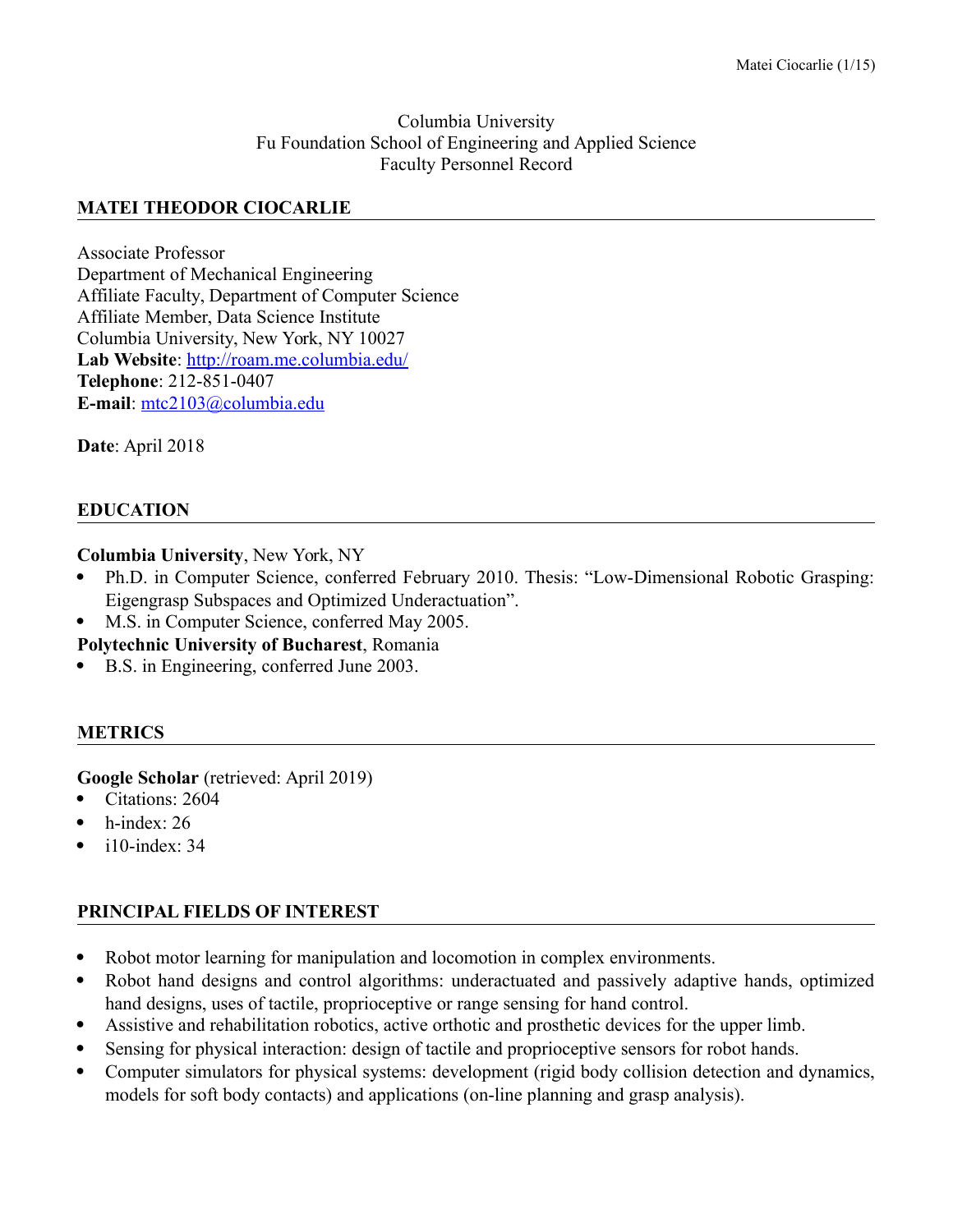# **CAREER HISTORY**

### **Columbia University, New York, NY**

- Associate Professor (without tenure but on tenure track) of Mechanical Engineering (07/2018 present)
- Assistant Professor of Mechanical Engineering (07/2014 06/2018)
- Affiliated Faculty, Department of Computer Science (12/2014 present)
- Affiliated Member, Data Science Institute (10/2014 present)
- **Google, Inc., Mountain View, CA**
- Senior Research Scientist (10/2013 06/2014)

# **Willow Garage Inc., Menlo Park, CA**

- Manager, Interactive Manipulation and Gripper Design (05/2012 9/2013)
- Research Scientist (09/2009 9/2013)

# **AWARDS RECEIVED**

### **External Awards**

- Sloan Research Fellowship, Alfred P. Sloan Foundation (2016)
- National Science Foundation CAREER Award (2016)
- Google Faculty Research Award (2016)
- Office of Naval Research Young Investigator Award (2015)
- IEEE Robotics and Automation Society Early Career Award (2013)
- Winner of the Robotdalen Scientific Award, international competition for recent doctoral dissertations in the field of robotics - Orebro, Sweden (2010)
- Best Student Paper Award, 2<sup>nd</sup> Joint Eurohaptics Conference and IEEE Symposium on Haptic Interfaces, Tsukuba, Japan (03/2007)

# **Internal Awards**

- Distinguished Faculty Teaching Award, Columbia Engineering Alumni Association (2019)
- Doctoral Thesis awarded with Honorary Mention for Distinction, Columbia University, Department of Computer Science (2010)
- The Paul Michelman Memorial Award for exemplary service to the community life of the Department of Computer Science, Columbia University (05/2009)
- Extraordinary Teaching Assistant Award, The Fu Foundation School of Engineering and Applied Science, Columbia University (12/2005)
- Ph.D. Service Award for superior contributions to the community life of the Department of Computer Science, Columbia University (awarded twice, 05/2007 and 05/2008)

# **SERVICE**

# **Department of Mechanical Engineering**

- Member, Graduate Committee (Fall 2014 present)
- Coordinator, Robotics Concentration, Mechanical Engineering Master's Program (Fall 2015 present)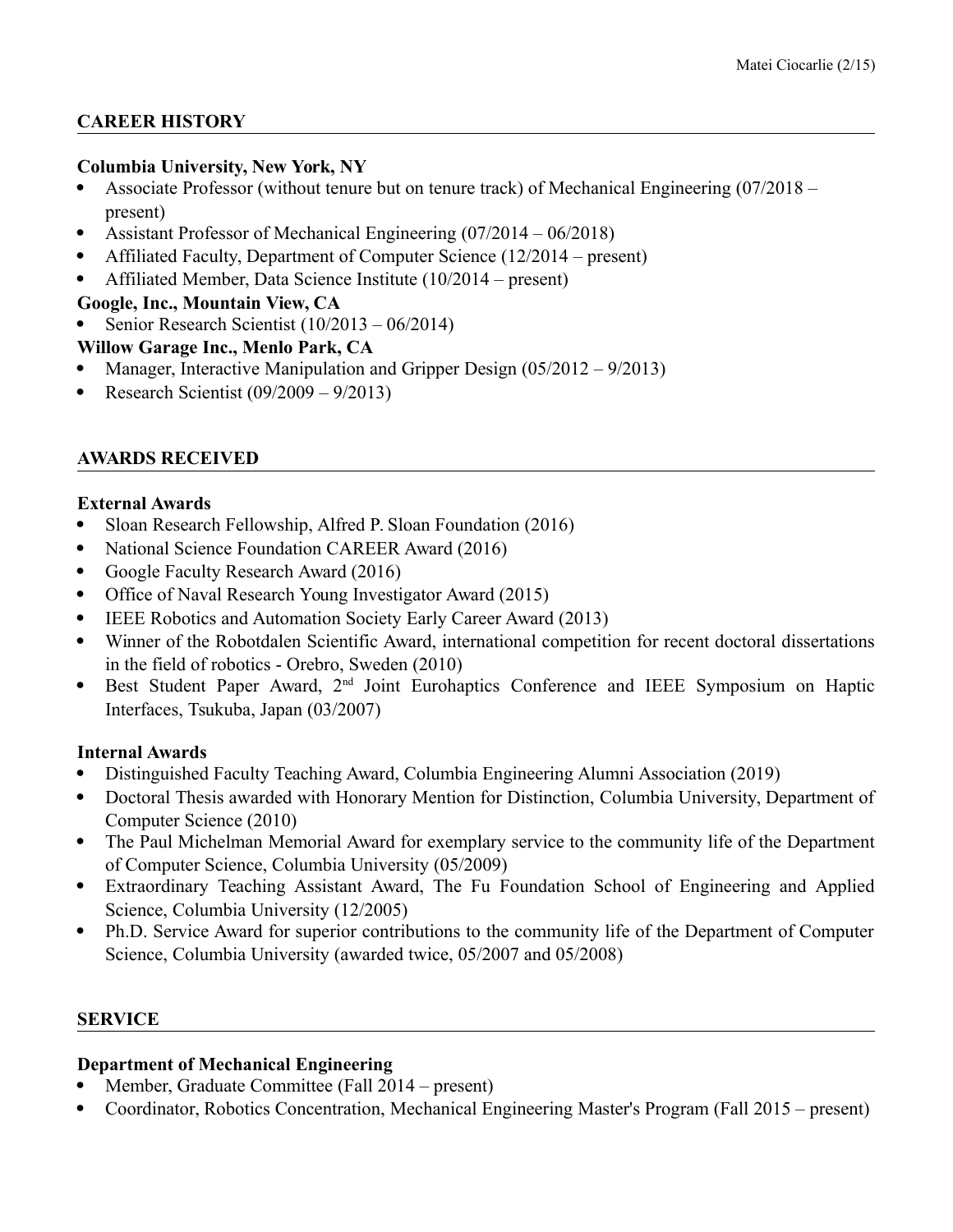- Coordinator, Departmental Seminar Series (Fall 2015 Spring 2016)
- Speaker, External Advisory Board Meeting (April 2015)

### **School of Engineering and Applied Science**

- Speaker, SEAS Faculty Tech Talk: "Our Driverless Future?" (April 2018)
- Speaker, Egleston Student Seminar (October 2017)
- Speaker, Mechanical Engineering Graduate Associate Professor Seminar (April 2017)
- Speaker, SEAS Family Weekend (October 2015)
- Speaker, Career Discussion Advising Forum, Computer Science Department (April 2015)

### **PROFESSIONAL SERVICES**

### **Professional Association Activity**

 Co-Chair, Technical Committee on Mechanisms and Design, *IEEE Robotics and Automation Society*  $(2014 - present)$ 

### **Program Committee Membership, Editorship and Reviewing**

- Panel Member, National Science Foundation, 2018
- Associate Editor, *IEEE Robotics and Automation Letters (RA-L)*, 2017 present
- Area Chair, *Robotics: Science and Systems Conference*, 2017
- Area Chair, *Robotics: Science and Systems Conference*, 2016
- Reviewer, *National Aeronautics and Space Administration*, 2016
- Guest Editor, *Big Data Journal, Special Issue on Big Data in Robotics*, 2016
- Program Committee Member and Mini-symposium Co-Chair, *Intl. Symposium on Robotics Research*, 2015
- Associate Editor, *IEEE/RSJ Intl. Conference on Intelligent Robots and Systems*, 2015
- Program Committee Member, *Robotics: Science and Systems Conference*, 2015
- Associate Editor, *IEEE Intl. Conference on Robotics and Automation*, 2015
- Panel Member, National Science Foundation, 2015
- Reviewer, *National Aeronautics and Space Administration*, 2015
- Associate Editor, *IEEE/RSJ Intl. Conference on Intelligent Robots and Systems*, 2014
- Program Committee Member, *Robotics: Science and Systems Conference*, 2014
- Associate Editor, *IEEE Intl. Conference on Robotics and Automation*, 2014
- Guest Editor, *IEEE Trans. on Automation Science and Engineering, Special Issue on Cloud Robotics and Automation*, 2014
- Panel Member, *National Science Foundation*, 2013
- Associate Editor, *IEEE/RSJ Intl. Conference on Intelligent Robots and Systems*, 2013
- Program Committee Member, *AAAI Conference on Artificial Intelligence, Robotics Track*, 2013
- Program Committee Member, *AAAI Conference on Artificial Intelligence, Main Track and Robotics Special Track*, 2012
- Program Committee Member, *Workshop on Challenges and Opportunities in Robot Perception, Intl. Conference on Computer Vision*, 2011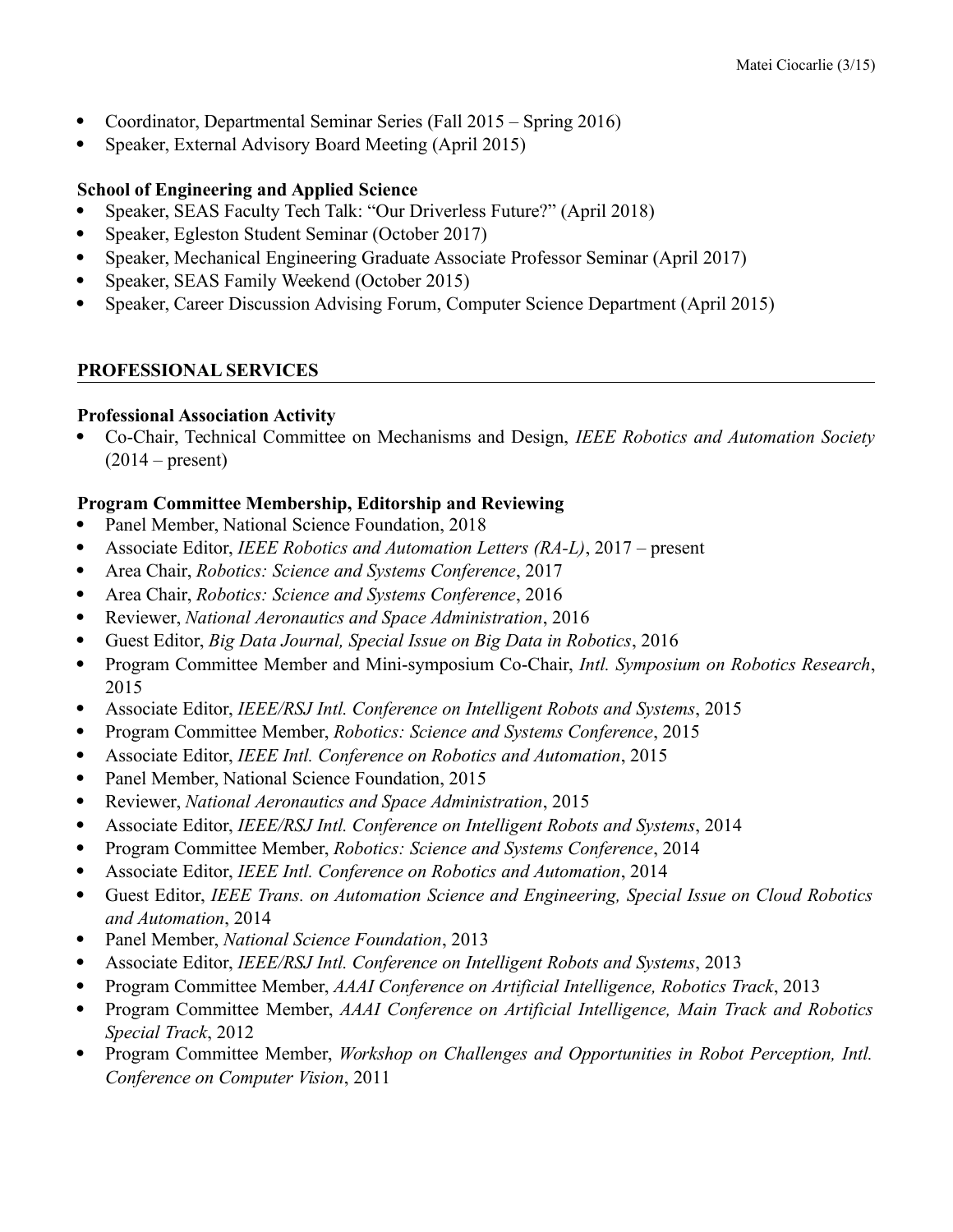- Program Committee Member, *Intl. Conference on Simulation, Modeling and Programming for Autonomous Robots*, 2010
- Program Committee Member, *Workshop on Mobile Manipulation, Robotics: Science and Systems Conference*, 2010
- Panel Member, *National Science Foundation*, 2010
- Program Committee Member, *Robotics: Science and Systems Conference*, 2009
- Program Committee Member, *Workshop on Mobile Manipulation in Human Environments, Robotics: Science and Systems Conference*, 2009
- Program Committee Member, *Workshop on Semantic Perception for Mobile Manipulation, IEEE/RSJ Intl. Conference on Intelligent Robots and Systems*, 2009
- Journal and book reviewing (selection): Springer STAR Series, Transactions of the IEEE, Intl. Journal of Robotics Research, IEEE Trans. On Robotics, IEEE Robotics & Automation Mag., Autonomous Robots, Robotics and Autonomous Systems, ASME Journal of Mechanisms and Robotics, IEEE Trans. on Neural Systems & Rehabilitation Engineering, Robotica
- Conference reviewing (selection): IEEE ICRA, IEEE/RSJ IROS, AAAI, World Haptics, IEEE Haptics Symposium, SIGGRAPH, ROSCon, SIMPAR, WAFR

### **Event Organization**

- Chair, *Northeast Manipulation Symposium* (NEMS), New York City, June 2019
- Co-Organizer, Cloud Robotics Workshop, *IEEE/RSJ Intl. Conference on Intelligent Robots and Systems*, 2013
- Co-Organizer, Worskhop on Common Platforms in Robotic Manipulation, *Robotics: Science and Systems Conference*, 2013
- Co-Organizer, Worskhop on Robots in Clutter: Manipulation, Perception and Navigation in Human Environments, *Robotics: Science and Systems Conference*, 2012
- Co-Organizer, Special Symposium on Grasping and Manipulation, *IEEE/RSJ Intl. Conference on Intelligent Robots and Systems*, 2011
- Co-Organizer, Workshop on Manipulation Under Uncertainty, *IEEE Intl. Conference on Robotics and Automation*, 2011
- Chair, Mobile Manipulation Challenge, *IEEE Intl. Conference on Robotics and Automation*, 2010
- Co-Chair, Mobile Manipulation Challenge, *Intl. Joint Conference on Artificial Intelligence*, 2009

# **PATENTS**

- "High resolution tactile sensor with embedded electrodes". Inventors: Matei Ciocarlie, Ioannis Kymissis, Pedro Piacenza, Steve Park. U.S. Patent Number 10,107,612 B2, October 2018
- "Wearable and Functional Hand Orthotic". Inventors: Matei Ciocarlie and Joel Stein. Provisional Patent Application No. 62/239,802. Filed: October 2015.
- "Kinetic and Dimensional Optimization for a Tendon-driven Gripper". Inventors: Matei Ciocarlie and Scott Stanford. Patent Application No. 14/050,075. Filed: October 2013.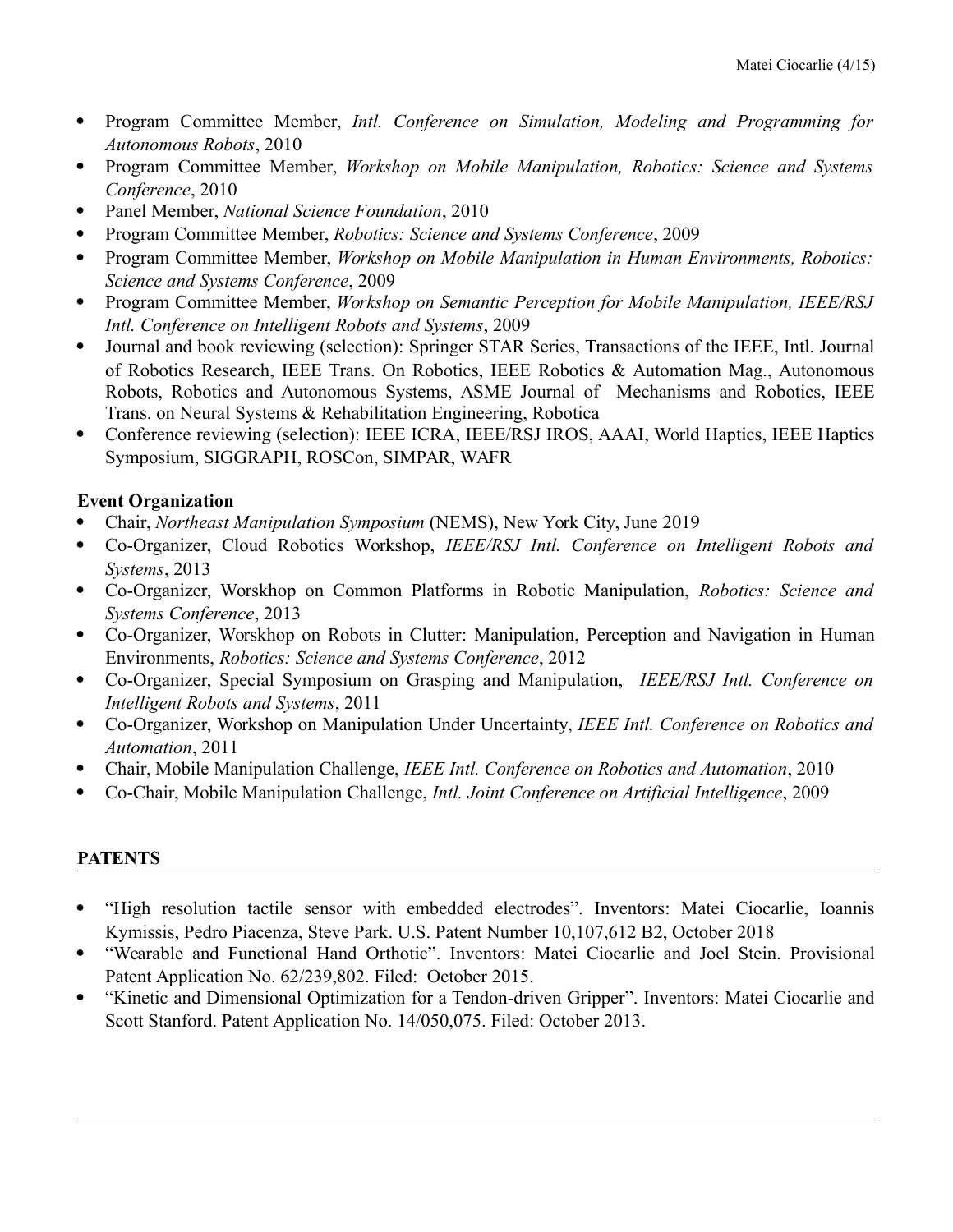### **TEACHING**

### **Courses**

- Spring 2019: MECE E6616 "Robot Learning", Columbia University Dept. of Mechanical Engineering. Enrollment: 97 students. Role: Instructor.
- Fall 2018: MECE E4602 "Introduction to Robotics", Columbia University Dept. of Mechanical Engineering. Enrollment: 120 students. Role: Instructor.
- Spring 2018: MECS E6615 "Advanced Robotic Manipulation", Columbia University Dept. of Mechanical Engineering and Dept. of Computer Science. Enrollment: 36 students. Role: Instructor.
- Fall 2017: MECS E4603 "Applied Robotics: Algorithms and Software", Columbia University Dept. of Mechanical Engineering and Dept. of Computer Science. Enrollment: 36 students. Role: Instructor.
- Spring 2017: ColumbiaX CSMM103x "Robotics", EdX online platform, part of ColumbiaX Artificial Intelligence MicroMasters Program. Enrollment: over 20,000 online students as of April 2017. Role: Instructor.
- Spring 2016: MECS E6615 "Advanced Robotic Manipulation", Columbia University Dept. of Mechanical Engineering and Dept. of Computer Science. Enrollment: 36 students. Role: Instructor.
- Spring 2016: "Enabling Technologies for Data Science and Analytics: The Internet of Things", Columbia Data Science Institute (offered online on edX). Role: Lecturer, responsible for one segment (Cloud Robotics).
- Fall 2015: MECE E4602 "Introduction to Robotics", Columbia University Dept. of Mechanical Engineering. Enrollment: 95 students. Role: Instructor.
- Fall 2014: MECE E4602 "Introduction to Robotics", Columbia University Dept. of Mechanical Engineering. Enrollment: 36 students. Role: Instructor.

# **Teaching Innovations**

- MECE E4616 "Robot Learning". Designed new course focusing on the intersection of Machine Learning and Robotics, studying learning abilities needed for physical robots interacting with the world, and applications of recent advances in machine learning for robotics. Created new set of class projects developed in Python and using the open-source Robot Operating System (ROS), covering topics ranging from classification and regression to deep reinforcement learning in robotics.
- MECS E4603 "Applied Robotics: Algorithms and Software". Designed new interdisciplinary course introducing the field or robotics from an applied perspective, with a focus on the implementation of algorithms with wide use in industry and research. Designed new set of class projects developed in Python and using the open-source Robot Operating System (ROS), covering applied topics from robotic manipulation to mobile robots and self-driving vehicles.
- ColumbiaX CSMM103x "Robotics". Designed new Massive Online Open Course (MOOC) focusing on Robotics. Designed curriculum and recorded lectures combining slide and whiteboard content with demonstrations of software libraries and tools. Developed cloud-based framework for class programming assignments and projects using open-source Robot Operating System through on-line programming assignment tools.
- MECS E6615 "Advanced Robotic Manipulation". Designed new interdisciplinary course focusing on the interplay between computational and mechanical intelligence in the context of robotic manipulation. Presented theoretical concepts spanning the mechanics of manipulation, design, simulation, sensing and computer vision. Students from different backgrounds (Mechanical and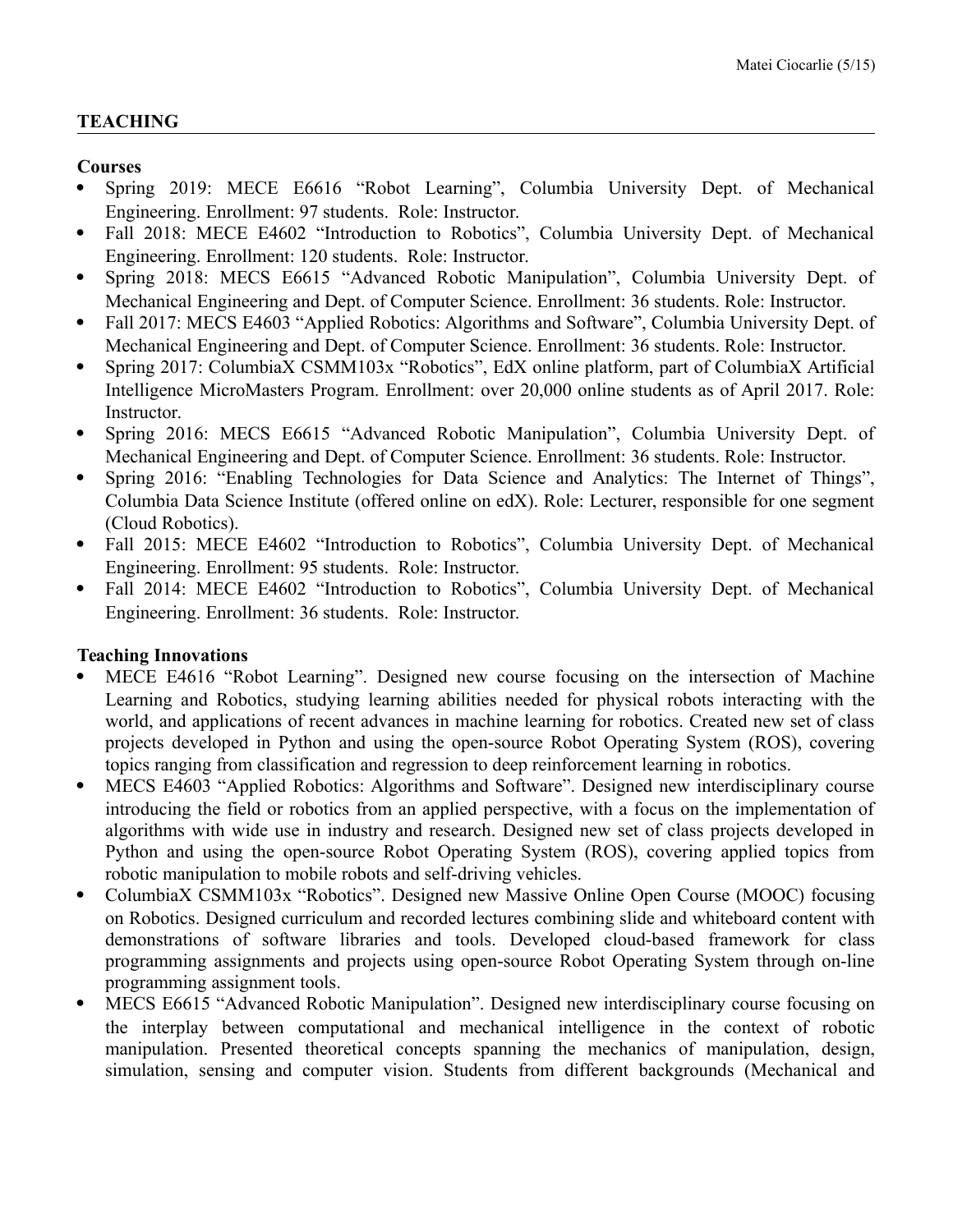Electrical Engineering and Computer Science) combined expertise to design, build and program fully functional hand prototypes.

 MECE E4602 "Introduction to Robotics". Re-designed class, including creation of new handouts and study material. Integrated open-source Robot Operating System (ROS), currently used in a majority of robotics research labs. Integrated new robotic platform: Baxter Robotic Manipulator. Designed set of class projects culminating with implementation and testing of ROS code on the real Baxter robot; developed simulator allowing multiple teams to develop and test robot code in parallel.

### **PUBLICATIONS**

Underlined authors are students in my group or interns I mentored or co-mentored for the project resulting in the respective publication.

#### **Peer Reviewed Journal Publications**

- J1. S. Park, C. Meeker, L. Weber, L. Bishop, J. Stein and M. **Ciocarlie**. "Multimodal Sensing and Interaction for a Robotic Hand Orthosis", *IEEE Robotics & Automation Letters*, 4(2), 2019
- J2. P. Piacenza, S. Sherman and **M. Ciocarlie**. "Data-driven super resolution on a tactile dome", *IEEE Robotics & Automation Letters*, 3(3), 2018
- J3. M. Haas Heger, G. Iyengar and **M. Ciocarlie**. "Passive Reaction Analysis for Grasp Stability", *IEEE Transactions on Automation Science and Engineering,* 15(3), 2018
- J4. **M. Ciocarlie**, F. Hicks, R. Holmberg, J. Hawke, M. Schlicht, J. Gee, S. Stanford and R. Bahadur. "The Velo Gripper: A Versatile Single-actuator Design for Enveloping, Parallel and Fingertip Grasps", *International Journal of Robotics Research*, 33(5), 2014
- J5. T. Chen, **M. Ciocarlie**, S. Cousins, P. Grice, K. Hawkins, K. Hsiao, C. Kemp, C. King, D. Lazewatsky, A. Leeper, H. Nguyen, A. Paepcke, C. Pantofaru, W. Smart, and L. Takayama. "Robots for Humanity: A Case Study in Assistive Mobile Manipulation", *IEEE Robotics & Automation Magazine, Special issue on Assistive Robotics*, 20(1), 2013
- J6. S. Chitta, E. G. Jones, **M. Ciocarlie** and K. Hsiao. "Perception, Planning, and Execution for Mobile Manipulation in Unstructured Environments", *IEEE Robotics & Automation Magazine Special Issue on Mobile Manipulation*, 19(2), 2012
- J7. **M. Ciocarlie**, C. Pantofaru, K. Hsiao, G. Bradski, P. Brook and E. Dreyfuss. "A Side of Data with My Robot: Three Datasets for Mobile Manipulation in Human Environments", *IEEE Robotics & Automation Magazine Special Issue: Towards a WWW for Robots*, 18(2), 2011
- J8. **M. Ciocarlie** and P. Allen. "A Constrained Optimization Framework for Compliant Underactuated Grasping", *Mechanical Sciences*, 2, 17-26, 2011
- J9. **M. Ciocarlie** and P. Allen. "Hand Posture Subspaces for Dexterous Robotic Grasping", *International Journal of Robotics Research*, 28(7), 2009 (**IJRR Top Ten Impact Factor in 2011**)

#### **Peer Reviewed Conference Publications**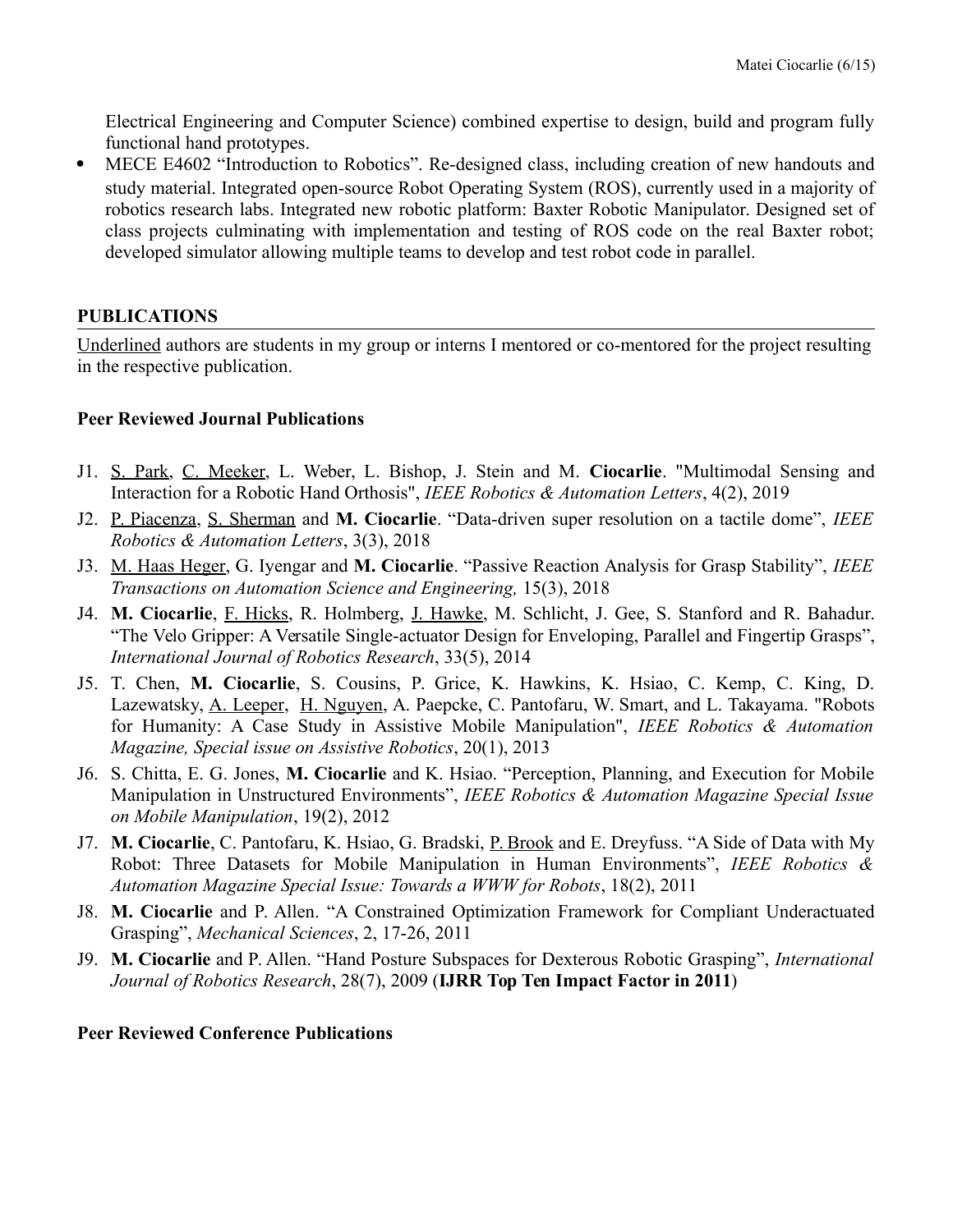- C1. C. Meeker and **M. Ciocarlie**. "EMG-Controlled Non-anthropomorphic Hand Teleoperation Using a Continuous Teleoperation Subspace", *IEEE Intl. Conference on Robotics and Automation*, 2019 (acceptance rate: 44%, in press)
- C2. T. Chen and **M. Ciocarlie**. "Grasping Unknown Objects with Proprioception Using a Series-Elastic-Actuated Gripper", *IEEE/RSJ Intl. Conference on Intelligent Robots and Systems*, 2018 (acceptance rate: 47%)
- C3. M. Haas Heger, C. Papadimitriou, M. Yannakakis, G. Iyengar and **M. Ciocarlie**. "Passive Static Equilibrium with Frictional Contacts and Application to Grasp Stability Analysis", *Robotics: Science and Systems Conference*, 2018 (acceptance rate: N/A)
- C4. S. Park, L. Bishop, L. Weber, J. Stein and **M. Ciocarlie**. "Design and Development of Effective Transmission Mechanisms on a Tendon Driven Orthosis for Stroke Patients", *IEEE Intl. Conference on Robotics and Automation*, 2018 (acceptance rate: 41%)
- C5. C. Meeker and **M. Ciocarlie**. "Intuitive Hand Teleoperation by Novice Operators Using a Continuous Teleoperation Subspace", *IEEE Intl. Conference on Robotics and Automation*, 2018 (acceptance rate: 41%)
- C6. T. Chen, M. Haas Heger and **M. Ciocarlie**. "Underactuated Hand Design Using Mechanically Realizable Manifolds", *IEEE Intl. Conference on Robotics and Automation*, 2018 (acceptance rate: 41%)
- C7. C. Meeker, S. Park, L. Bishop, J. Stein and **M. Ciocarlie**. "EMG Pattern Classification to Control a Hand Orthosis for Functional Grasp Assistance after Stroke", *IEEE International Conference on Rehabilitation Robotics*, 2017 (acceptance rate: 74%)
- C8. I. Park, T. Smith, H. Sanchez, S. W. Wong, P. Piacenza and **M. Ciocarlie**. "Developing a 3-DOF Compliant Perching Arm for a Free-Flying Robot on the International Space Station", *IEEE International Conference on Advanced Intelligent Mechatronics*, 2017 (acceptance rate: N/A)
- C9. P. Piacenza, W. Dang, E. Hannigan, J. Espinal, I. Hussein, I. Kymissis and **M. Ciocarlie**. "Accurate Contact Localization and Indentation Depth Prediction With an Optics-based Tactile Sensor", *IEEE Intl. Conference on Robotics and Automation*, 2017 (acceptance rate: 41%)
- C10. M. Haas Heger, G. Iyengar and **M. Ciocarlie**. "On the Distinction between Active and Passive Reaction in Grasp Stability Analysis", 12<sup>th</sup> Intl. Workshop on the Algorithmic Foundations of *Robotics*, 2016 (biennial conference; direct acceptance rate: 25%)
- C11. P. Piacenza, Y. Xiao, S. Park, I. Kymissis and **M. Ciocarlie**. "Contact Localization through Spatially Overlapping Piezoresistive Signals", *IEEE/RSJ Intl. Conference on Intelligent Robots and Systems*, 2016 (acceptance rate: 48%)
- C12. S. Park, L. Bishop, T. Post, Y. Xiao, J. Stein and **M. Ciocarlie**. "On the Feasibility of Wearable Exotendon Networks for Whole-Hand Movement Patterns in Stroke Patients", *IEEE Intl. Conference on Robotics and Automation* (acceptance rate: 35%), Stockholm, May 2016
- C13.J. Mahler, S. Patil, B. Kehoe, J. van den Berg, **M. Ciocarlie**, P. Abbeel and K. Goldberg. "GP-GPIS-OPT: Grasp Planning Under Shape Uncertainty Using Gaussian Process Implicit Surfaces and Sequential Convex Programming", *IEEE Intl. Conference on Robotics and Automation* (acceptance rate: 41%), Seattle, May 2015
- C14. A Leeper, K. Hsiao, **M. Ciocarlie**, I. Sucan and K. Salisbury. "Methods for Collision-Free Arm Teleoperation in Clutter Using Constraints from 3D Sensor Data", *IEEE Intl. Conf. on Humanoid Robots*, Atlanta, October 2013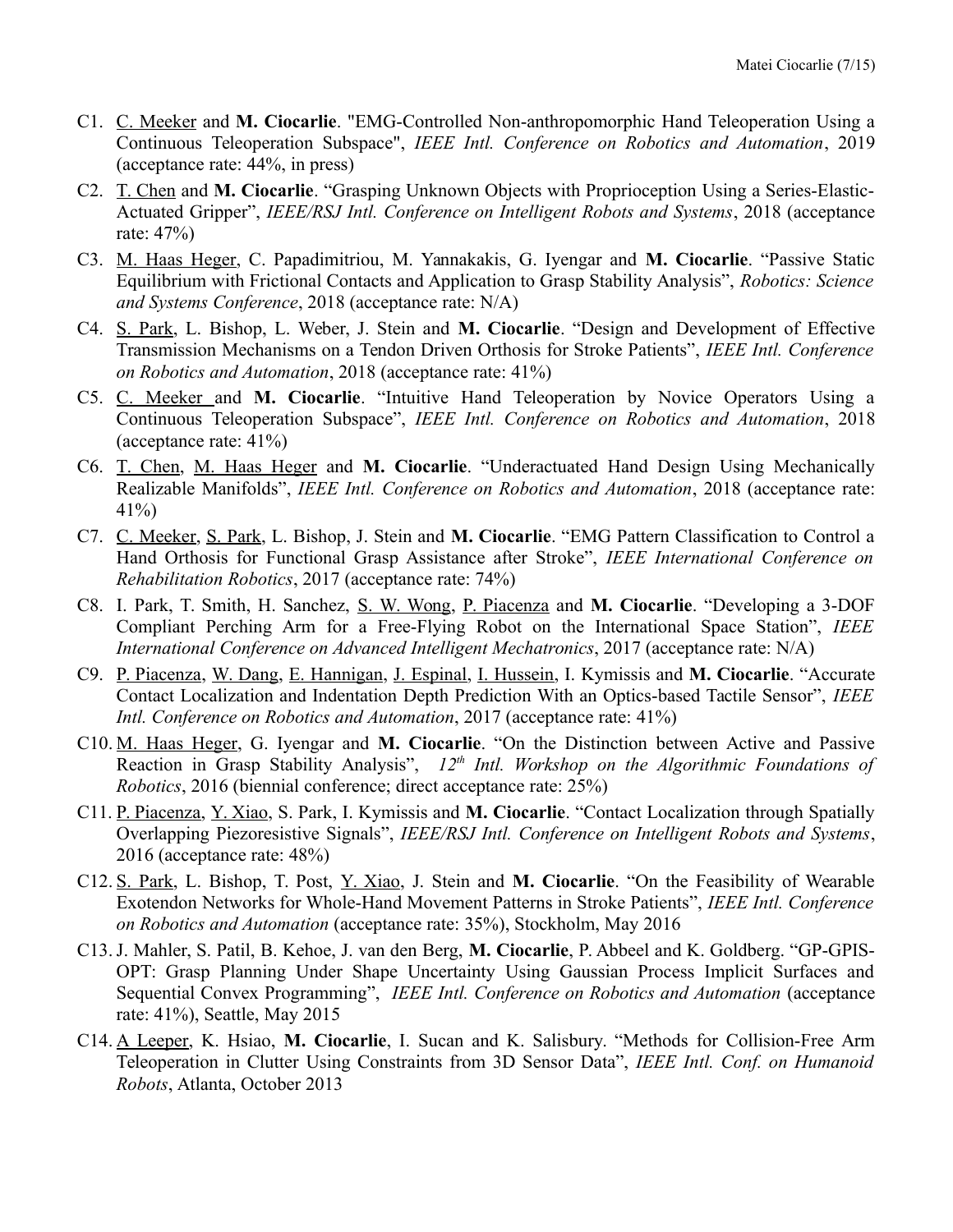- C15. **M. Ciocarlie**, F. Hicks and S. Stanford. "Kinetic and Dimensional Optimization for a Tendon-driven Gripper", *IEEE Intl. Conference on Robotics and Automation*, Karlsruhe, May 2013
- C16. H. Nguyen, **M. Ciocarlie**, K. Hsiao and C. Kemp. "ROS Commander: Flexible Behavior Creation for Home Robots", *IEEE Intl. Conference on Robotics and Automation*, Karlsruhe, May 2013
- C17. **M. Ciocarlie**, K. Hsiao, A. Leeper and D. Gossow. "Mobile Manipulation Through An Assistive Home Robot", *IEEE/RSJ Intl. Conference on Intelligent Robots and Systems*, Vilamoura, October 2012
- C18. T. Chen, **M. Ciocarlie**, S. Cousins, P. Grice, K. Hawkins, K. Hsiao, C. Kemp, C. King, D. Lazewatsky, A. Leeper, H. Nguyen, A. Paepcke, C. Pantofaru, W. Smart and Leila Takayama. "Robots for Humanity: User-Centered Design for Assistive Mobile Manipulation", Video Session Contribution, *IEEE/RSJ Intl. Conference on Intelligent Robots and Systems*, Vilamoura, October 2012
- C19. M. Dogar, K. Hsiao, **M. Ciocarlie** and S. Srinivasa. "Physics-based Grasp Planning Through Clutter", *Robotics: Science and Systems*, Sydney, July 2012
- C20. A. Leeper, K. Hsiao, **M. Ciocarlie**, D. Gossow and L. Takayama. "Strategies for Human-in-the-Loop Robotic Grasping", *IEEE/ACM Intl. Conf. on Human-Robot Interaction*, Boston, March 2012
- C21. A. Leeper, S. Chan, K. Hsiao, **M. Ciocarlie** and K. Salisbury. "Constraint-based Haptic Rendering of Point Data for Teleoperated Robot Grasping", *IEEE Haptics Symposium*, Vancouver, March 2012
- C22. P. Brook, **M. Ciocarlie** and K. Hsiao. "Collaborative Grasp Planning with Multiple Object Representations", *IEEE Intl. Conference on Robotics and Automation*, Shanghai, May 2011
- C23. **M. Ciocarlie**, K. Hsiao, E. G. Jones, S. Chitta, R. B. Rusu and I. A. Sucan. "Towards Reliable Grasping and Manipulation in Household Environments", *Intl. Symp. on Experimental Robotics*, Delhi, December 2010
- C24. K. Hsiao, S. Chitta, **M. Ciocarlie** and E. Gil Jones. "Contact-Reactive Grasping of Objects with Partial Shape Information", *IEEE/RSJ Intl. Conference on Intelligent Robots and Systems*, Taipei, October 2010
- C25. **M. Ciocarlie** and P. Allen. "Data-driven Optimization for Underactuated Robotic Hands", *IEEE Intl. Conference on Robotics and Automation*, Anchorage, May 2010
- C26. **M. Ciocarlie** and P. Allen. "A Design and Analysis Tool for Underactuated Compliant Hands", *IEEE/RSJ Intl. Conference on Intelligent Robots and Systems*, St. Louis, October 2009
- C27. C. Goldfeder, **M. Ciocarlie**, J. Peretzman, H. Dang and P. Allen. "Data-Driven Grasping with Partial Sensor Data", *IEEE/RSJ Intl. Conference on Intelligent Robots and Systems*, St. Louis, October 2009
- C28. C. Goldfeder, **M. Ciocarlie**, H. Dang and P. Allen. "The Columbia Grasp Database", *IEEE Intl. Conference on Robotics and Automation*, Kobe, May 2009
- C29. **M. Ciocarlie**, H. Dang, J. Lukos, M. Santello and P. Allen. "Functional Analysis of Finger Contact Locations during Grasping", *3 rd Joint EuroHaptics Conference and IEEE Symposium on Haptic Interfaces*, Salt Lake City, March 2009
- C30. **M. Ciocarlie**, S. Clanton, M. Spalding and P. Allen. "Biomimetic Grasp Planning for Cortical Control of a Robotic Hand", *IEEE/RSJ Intl. Conference on Intelligent Robots and Systems*, Nice, September 2008
- C31. **M. Ciocarlie** and P. Allen. "On-Line Interactive Dexterous Grasping", *EuroHaptics Conference*, Madrid, June 2008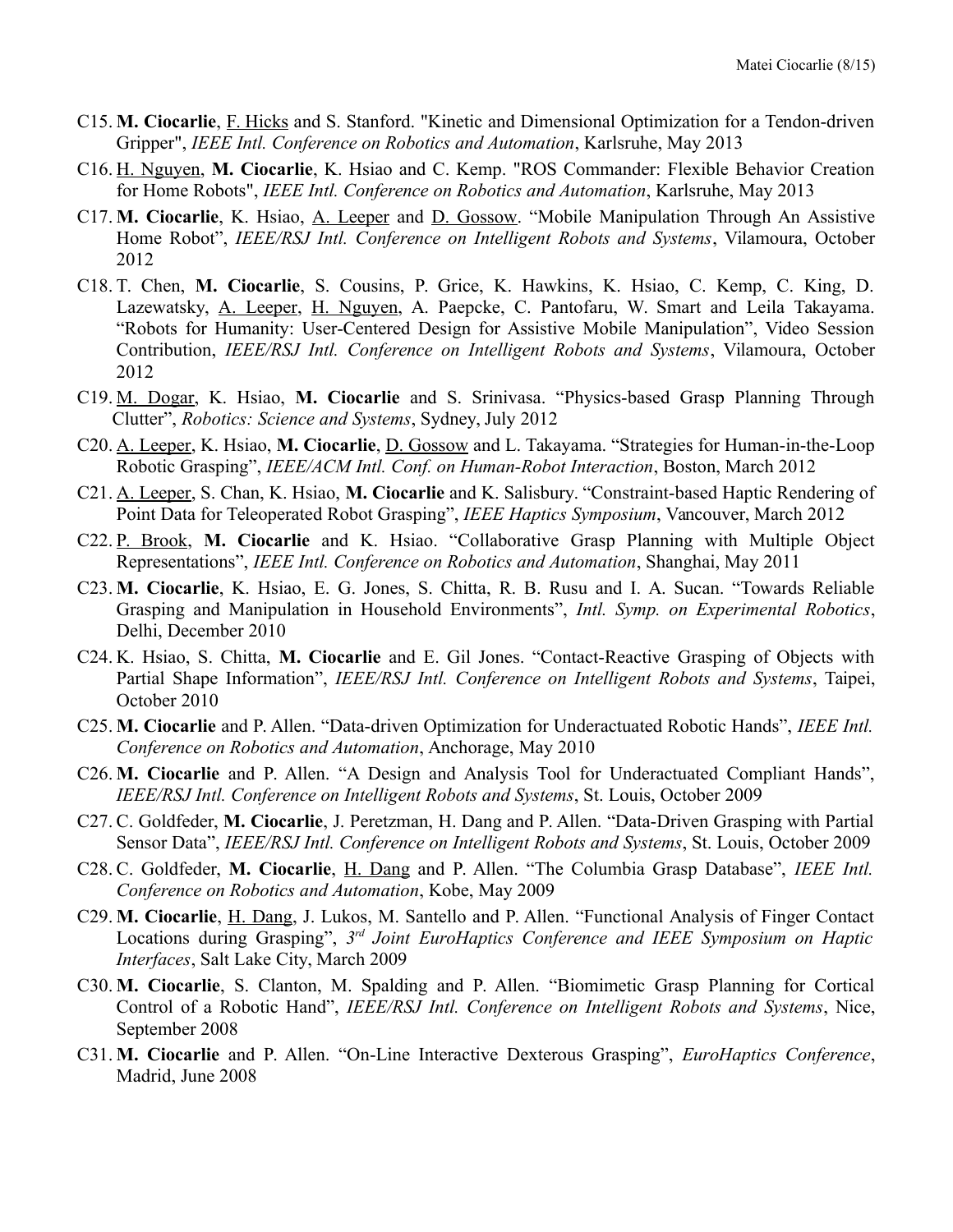- C32. **M. Ciocarlie**, C. Goldfeder and P. Allen. "Dimensionality Reduction for Hand-Independent Dexterous Robotic Grasping", *IEEE/RSJ Intl. Conference on Intelligent Robots and Systems*, San Diego, October 2007
- C33. **M. Ciocarlie**, C. Lackner and P. Allen. "Soft Finger Model with Adaptive Contact Geometry for Grasping and Manipulation Tasks", 2<sup>nd</sup> Joint EuroHaptics Conference and IEEE Symposium on *Haptic Interfaces*, Tsukuba, March 2007 (**Best Student Paper Award**)
- C34. **M. Ciocarlie**, A. Miller and P. Allen. "Grasp Analysis Using Deformable Fingers", *IEEE/RSJ Intl. Conference on Intelligent Robots and Systems*, Edmonton, August 2005

#### **Book Chapters**

B1. P. Allen, **M. Ciocarlie** and C. Goldfeder, "Grasp Planning Using Low Dimensional Subspaces", in "The Human Hand as an Inspiration for Robot Hand Development", Springer Tracts in Advanced Robotics (STAR) Series, Balasubramanian, R. and Santos, V.J., Eds., Springer, Heidelberg, 2014

#### **Workshop Papers, Abstracts and Presentations**

- W1. T. Chen, P. Piacenza, M. Haas-Heger and **M. Ciocarlie**. "The ROAM Hand: Design for Sensing and Dexterity", *Workshop on Hands in the Real World, IEEE/RSJ Intl. Conference on Intelligent Robots and Systems*, Madrid, October 2018
- W2. P. Piacenza, E. Hannigan, S. Sherman, C. Baumgart, K. Behrman, I. Kymissis and **M. Ciocarlie**. "Tactile Sensing with Overlapping Signals", *Workshop on Active Touch, IEEE Intl. Conf. on Robotics and Automation*, Brisbane, May 2018
- W3. L. Webber, L. Bishop, J. Stein, S. Park, C. Meeker and **M. Ciocarlie**. "MyHand: A wearable robotic device for upper extremity rehabilitation and performance following stroke", *American Occupational Therapy Association Conference*, Salt Lake City, April 2018
- W4. S. Sherman, P. Piacenza and **M. Ciocarlie**. "Super-resolution on a tactile dome: simulation, analysis and initial results", *Workshop on Tactile Sensing for Manipulation: Hardware, Modeling, and Learning, Robotics: Science and Systems Conference*, Boston, July 2017
- W5. P. Piacenza, W. Dang, E. Hannigan, J. Espinal, I. Hussein, I. Kymissis and **M. Ciocarlie**. "An Opticsbased Tactile Sensor: Design and Operation", *Workshop on Tactile Sensing for Manipulation: New Progress and Challenges, IEEE Intl. Conf. on Humanoid Robots,* Cancun, November 2016
- W6. M. Haas-Heger, G. Iyengar and **M. Ciocarlie**. "Active and Passive Reaction in Grasp Stability Analysis of Underactuated Hands", *Workshop on Evaluation and Benchmarking of Underactuated and Soft Robotic Hands, IEEE/RSJ Intl. Conference on Intelligent Robots and Systems*, Daejon, October 2016
- W7. P. Piacenza, W. Dang, E. Hannigan, J. Espinal, I. Hussein, I. Kymissis and **M. Ciocarlie**. "Tactile Sensing with Overlapping Optical Signals", *Workshop on Closed-loop Grasping and Manipulation: Challenges and Progress, IEEE/RSJ Intl. Conference on Intelligent Robots and Systems*, Daejon, October 2016
- W8. P. Piacenza, Y. Xiao, S. Park, I. Kymissis and **M. Ciocarlie**. "An Investigation of Contact Localization through Overlapping Signals", *Workshop on Exploiting Contact and Dynamics in Manipulation, IEEE Intl. Conference on Robotics and Automation*, Stockholm, May 2016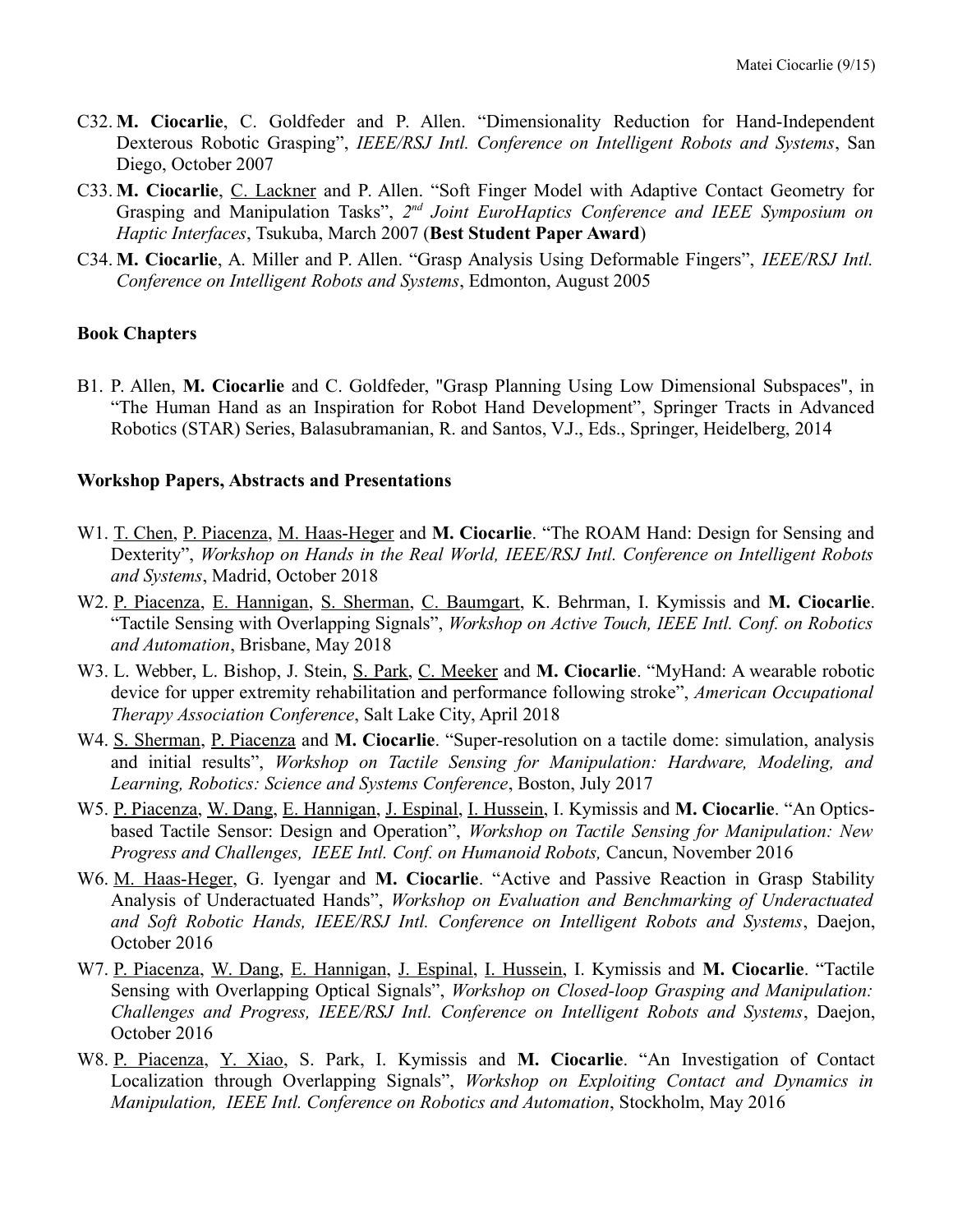- W9. A. Leeper, K. Hsiao, **M. Ciocarlie**, I. Sucan and K. Salisbury. "Assisted Arm Teleoperation in Clutter Using Constraints from 3D Sensor Data", *Workshop on Robots in Clutter, Robotics: Science and Systems Conference*, Berlin, June 2013
- W10. L. Zhang, **M. Ciocarlie** and K. Hsiao. "Grasp Evaluation With Graspable Feature Matching", *Workshop on Mobile Manipulation, Robotics: Science and Systems Conference*, Los Angeles, June 2011
- W11. K. Hsiao, **M. Ciocarlie** and P. Brook. "Bayesian Grasp Planning", *Workshop on Mobile Manipulation*, *IEEE Intl. Conference on Robotics and Automation*, Shanghai, May 2011
- W12. M. Ciocarlie, G. Bradski, K. Hsiao and P. Brook. "A Dataset for Grasping and Manipulation using ROS", *RoboEarth Workshop, IEEE/RSJ Intl. Conference on Intelligent Robots and Systems*, Taipei, October 2010
- W13. **M. Ciocarlie** and P. Allen. "A Constrained Optimization Framework for Compliant Underactuated Grasping", *Workshop on Underactuated Grasping*, Montreal, August 2010
- W14. **M. Ciocarlie**, K. Hsiao, E. Gil Jones, S. Chitta, R. B. Rusu and I. A. Sucan. "Towards Reliable Grasping and Manipulation in Household Environments", *Robotics: Science and Systems Manipulation Workshop*, Zaragoza, June 2010
- W15. K. Hsiao, S. Chitta, **M. Ciocarlie** and Gil E. Jones. "Contact-reactive Grasping of Objects with Partial Shape Information", *Workshop on Mobile Manipulation*, *IEEE Intl. Conference on Robotics and Automation*, Anchorage, May 2010
- W16. **M. Ciocarlie** and P. Allen. "Low-Dimensional Dexterous Grasping for Robotic and Prosthetic Hands", *IEEE Intl. Conf. on Robotics and Automation Full-Day Tutorial on Dexterous Manipulation*, Pasadena, May 2008
- W17. **M. Ciocarlie**, C. Goldfeder, and P. Allen. "Dexterous Grasping via Eigengrasps: a Low-Dimensional Approach to a High-Complexity Problem," *Robotics: Science and Systems Manipulation Workshop - Sensing and Adapting to the Real World*, Atlanta, June 2007.

#### **Thesis**

T1. **M. Ciocarlie**. "Low-Dimensional Robotic Grasping: Eigengrasp Subspaces and Optimized Underactuation", Doctoral Thesis, Dept. of Computer Science, Columbia University, February 2010

#### **Other Publications**

- O1. P. Beckerle, G. Salvietti, R. Inal, D. Prattichizzo, S. Rossi, C. Castellini, S. Hirche, S. Endo, H. Ben Amor, **M. Ciocarlie**, F. Mastrogiovanni, B. Argall and M. Bianchi. "A Human-Robot Interaction Perspective on Assistive and Rehabilitation Robotics", *Frontiers in Robotics and AI* (Perspective Paper), 2017
- O2. I. Park, T. Smith, H. Sanchez, S. Wong, P. Piacenza and **M. Ciocarlie**. "Developing a 3-DOF Compliant Perching Arm for a Free-Flying Robot on the International Space Station", Late-breaking Result Abstract, *IEEE Intl. Conference on Robotics and Automation*, Seattle, May 2015
- O3. **M. Ciocarlie**. "Obstacle Avoidance and Path Planning Using a Sparse Array of Sonars", Technical Report 04904, Department of Computer Science, Columbia University, December 2004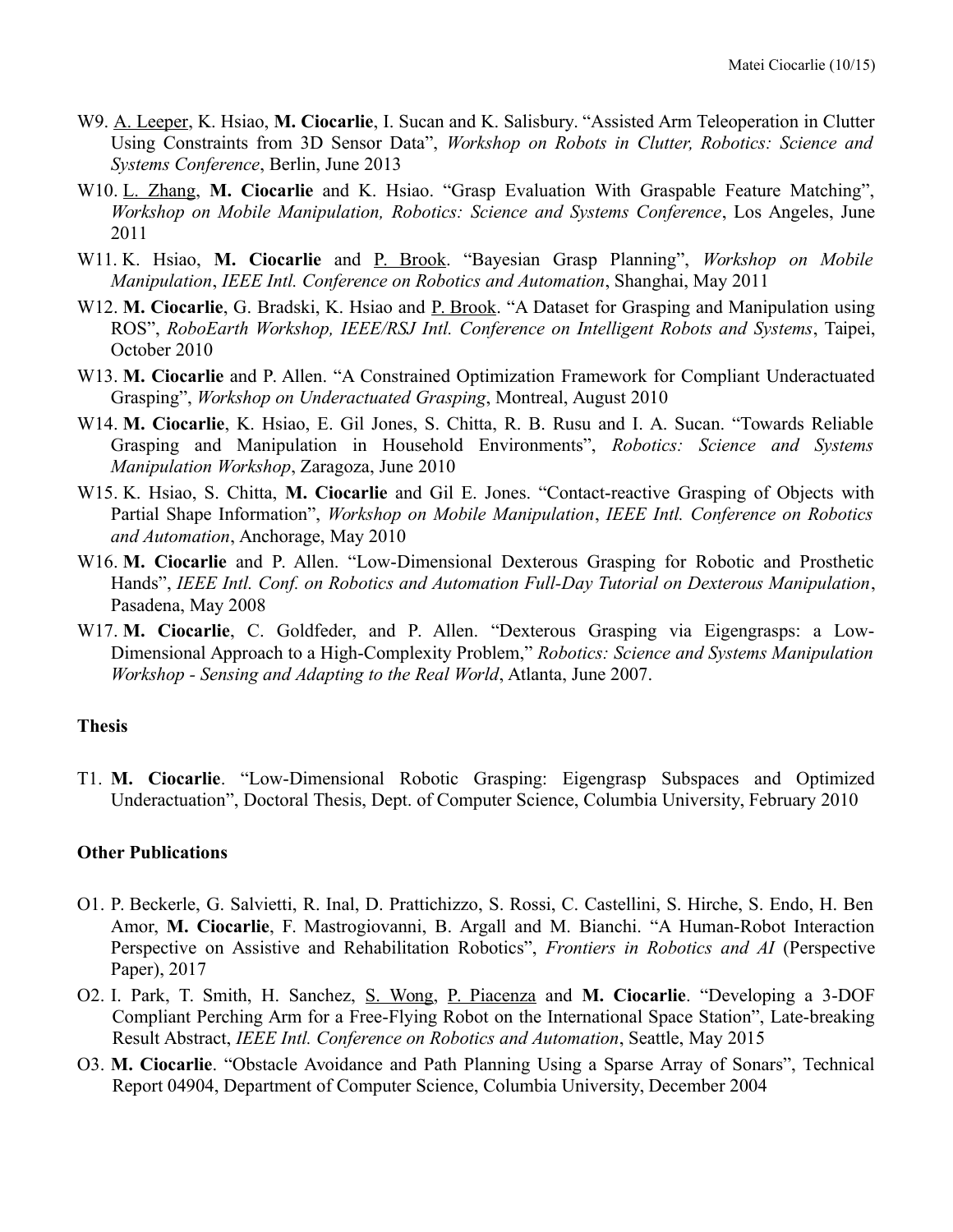O4. **M. Ciocarlie**. "Parallel Numerical Algorithms Using MPI", B.S. Eng. Graduation Thesis, School of Automatic Control and Computers, Polytechnic University of Bucharest, June 2003

### **INVITED LECTURES**

#### **Conferences and Workshops**

- "Smart Robotic Manipulation", *MARS Conference* (invitation-only), Palm Springs, March 2019
- "Proprioception: the (Half) Forgotten Sensing Modality", *Workshop on Examining Sensing Modalities for Robust and Dexterous Object Manipulation, IEEE/RSJ Intl. Conference on Intelligent Robots and Systems*, Madrid, October 2018
- "A Tactile Sensor Designed for Learning-based Use: Successes, Limitations and Pitfalls", *Workshop on New Progress in Tactile Perception and Learning in Robotics, IEEE/RSJ Intl. Conference on Intelligent Robots and Systems*, Madrid, October 2018
- "MyHand: a Wearable Hand Orthosis for Stroke Patients", *Workshop on Wearable Robotics for Motion Assistance and Rehabilitation (RoboAssist 2018), IEEE/RSJ Intl. Conference on Intelligent Robots and Systems*, Madrid, October 2018
- "Optics-based Tactile Sensing: from Planar Arrays to 3D Fingertips", *Workshop on The Intelligence of Touch: Haptics, Tactile, Interaction, IEEE/RSJ Intl. Conference on Intelligent Robots and Systems*, Madrid, October 2018
- "Accurate Contact Localization with Few Wires", *Workshop on Tactile Sensing for Manipulation, Robotics: Science and Systems Conference*, July 2017
- "Senses and Sensing Ability for Dexterous Hands", *RSS 2017 Area Chair Symposium*, Carnegie Mellon University, April 2017
- "Towards an Active Hand Orthosis for Stroke Patients: Can We Achieve Dexterity in Wearable Form?", *Workshop on Human-Oriented Approaches for Assistive and Rehabilitation Robotics, IEEE Intl. Symposium on Robot and Human Interactive Communication*, New York, August 2016
- "Contact Sensing for Manipulation: Thoughts on Why and How", *Workshop on Exploiting Contact and Dynamics in Manipulation, IEEE Intl. Conference on Robotics and Automation*, Stockholm, May 2016
- "Recent Progress: Wearable Hand Orthoses and High-Resolution Contact Sensing", Robotics Workshop, *Texas A&M University*, April 2016
- "Robotic Grasping: Complexity vs. Versatility", Keynote Presentation, *Mini-Symposium on Hands and Haptics, Intl. Symposium on Robotics Research*, September 2015
- "Constraint-aware Teleoperation for Manipulation in Clutter", *Towards a Unifying Framework for Whole-body and Manipulation Control Workshop, Robotics: Science and Systems Conference*, July 2015
- "More Hand for the Buck: Free Features through Design Optimization", *Workshop on Robotic Hands, Grasping, and Manipulation, IEEE Intl. Conference on Robotics and Automation*, May 2015
- "Mobile Manipulation in and through the Cloud", *Cloud Robotics Workshop, IEEE/RSJ Intl. Conference on Intelligent Robots and Systems*, November 2013
- "3D Printing: Research Prototypes and Beyond ", *Principal Investigator Meeting, National Robotics Initiative*, October 2013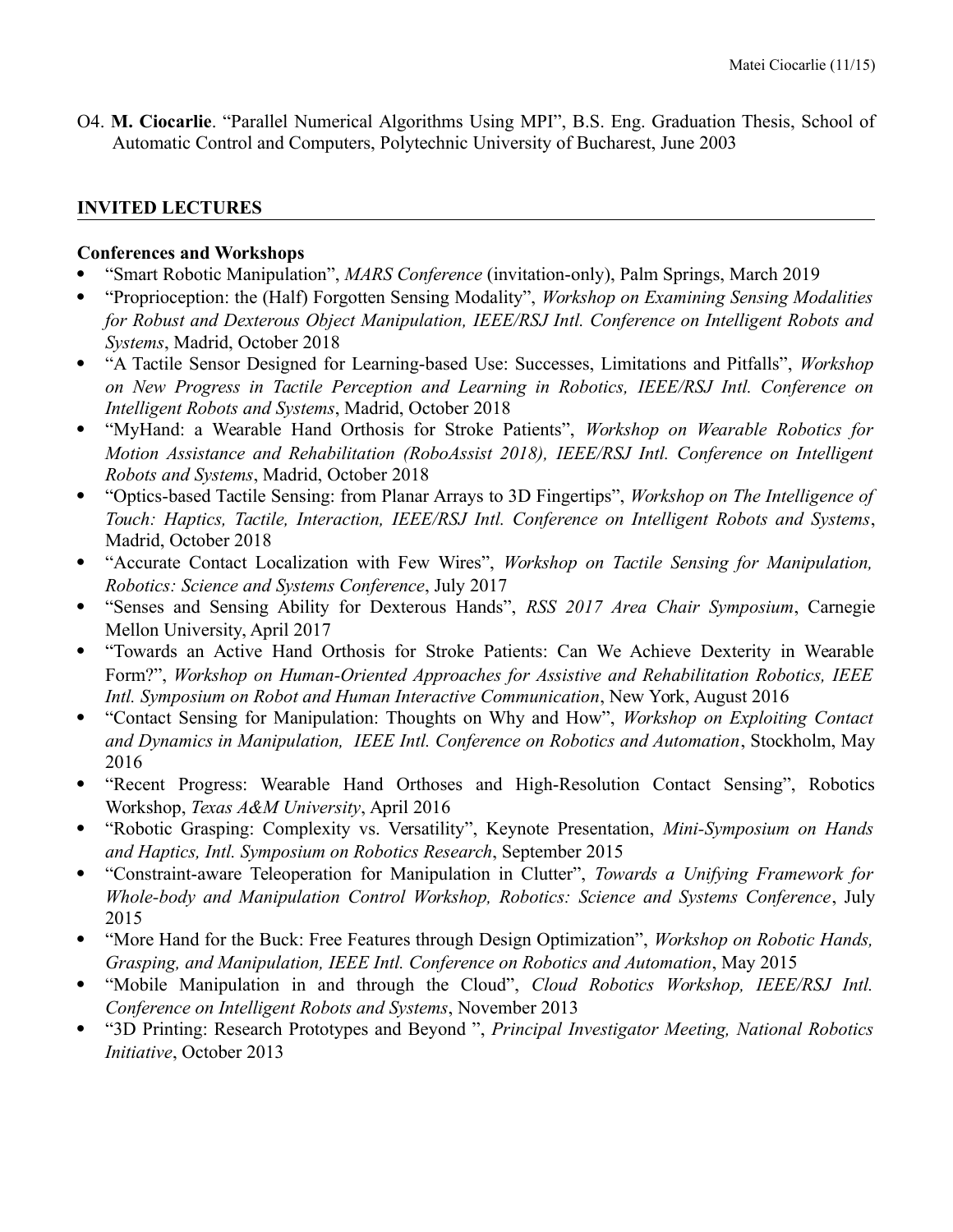- "The Humans in the Cloud: Shared Autonomy Over the Internet", *IEEE/NSF Workshop on Cloud Manufacturing and Automation, IEEE Intl. Conf. on Automation Science and Engineering*, August 2013
- "From Co-robot to Extension of Self: Mobile Manipulation through an Assistive Home Robot", *Workshop on Human Robot Collaboration, Robotics: Science and Systems Conference*, June 2013
- "The Humans in the Cloud: Shared Autonomy Over the Web", *Cloud Robotics Workshop, European Robotics Forum*, March 2013
- "Assistive Robotics for Motor Impaired Users: Manipulation in the Home Through A Mobile Robot", *Piper Health Solutions Workshop on Rehabilitation Robotics*, Tempe, Arizona, February 2013
- "Mobile Manipulation Through an Assistive Home Robot", *UTARI Symposium in Assistive Robotics*, Arlington, Texas, February 2013
- "Mobile Manipulation Through an Assistive Home Robot" Keynote Presentation, Workshop on Assistance and Service Robotics in a Human Environment, *IEEE/RSJ Intl. Conference on Intelligent Robots and Systems*, Vilamoura, October 2012
- "Manipulation in ROS: the Good, the Bad and the Research", Handling ROS Tutorial, *IEEE/RSJ Intl. Conference on Intelligent Robots and Systems*, Vilamoura, October 2012
- "Interactive Manipulation with the PR2 Robot" (joint with Kaijen Hsiao), Robotics Workshop, *AAAI Conference on Artificial Intelligence*, San Francisco, August 2011
- "Towards Reliable Grasping and Manipulation in Household Environment: Applications on the PR2 Robot using ROS", Towards a Robotics Software Platform Workshop, *IEEE/RSJ Intl. Conference on Intelligent Robots and Systems*, Taipei, October 2010
- "Grasp Planning and Hand Design Optimization", Workshop on Grasp Acquisition: How to Realize Good Grasps, *Robotics: Science and Systems Conference*, June 2010
- "Combining Perception and Manipulation in ROS", Workshop on Representations for Object Grasping and Manipulation, *IEEE Intl. Conference on Robotics and Automation*, May 2010

# **Universities and Industry**

- "How to Make, Sense, and Make Sense of Contact in Robotic Manipulation", Robotics Institute Seminar, *University of California, San Diego*, March 2019
- "How to Make, Sense, and Make Sense of Contact in Robotic Manipulation", Mechanical Engineering seminar, *University of California, Los Angeles*, March 2019
- "How to Make, Sense, and Make Sense of Contact in Robotic Manipulation", Robotics Seminar, *University of Southern California,* March 2019
- "Smart Robotic Manipulation", *Samsung AI Research Center New York*, February 2019
- "How to Make, Sense, and Make Sense of Contact in Robotic Manipulation", Robotics Seminar, *Massachusetts Institute of Technology*, September 2018
- "Embodied Intelligence for Robotic Hands", *New York City Artificial Intelligence Meetup*, June 2018
- "Senses and Sensing Ability for Robot Hands", Brain Robotics Team, *Google Inc.*, January 2018
- "Inner Sense: The Wealth of Data Inside a Robot (or Human) Body", Sense, Collect and Move Data Center, *Data Science Institute, Columbia University*, November 2017
- "Smart Robotic Manipulation: From Healthcare to Material Handling", New Frontiers in Robotics Showcase, *Columbia Technology Ventures*, October 2017
- "Robot Hands: Elements of Design, Grasp Analysis and Tactile Sensing", *NASA Johnson Space Center*, August 2017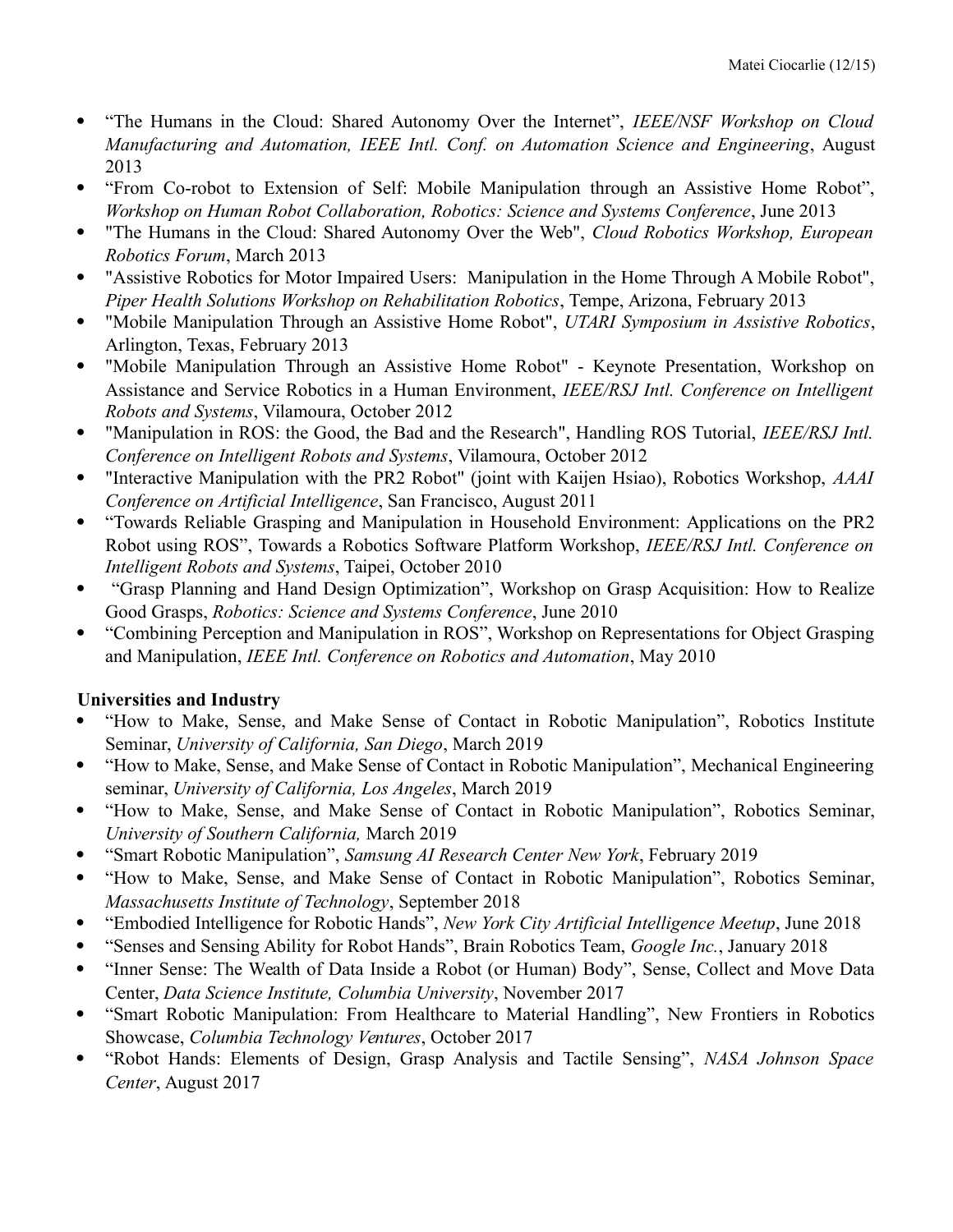- "Senses and Sensing Ability for Robot Hands", Department of Computer Science, *Rice University*, August 2017
- "Robotic Manipulation: Design, Sensing and Planning", Dept. of Mechanical Engineering Colloquium Series, *City College of New York*, April 2016
- "Versatility in Robotic Manipulation: the Long Road to Everywhere", Robotics Institute Seminar, *Carnegie Mellon University*, September 2015
- "Brain-Machine Interfaces for Robotic Manipulation: Tales from the Machine Side", Center for Neural Engineering and Computation Seminar, *Columbia University*, January 2015
- "Brain-Machine Interfaces for Robotic Manipulation: Tales from the Machine Side", Biomedical Engineering Seminar, *SUNY Downstate Medical Center and NYU Polytechnic School of Engineering*, January 2015
- "Versatile Mobile Manipulation: the Long Road to Everywhere", GRASP Laboratory, *University of Pennsylvania*, December 2014
- "Versatile Mobile Manipulation: the Long Road to Everywhere", Robotics and State Estimation Lab, *University of Washington*, June 2013
- "Versatile Mobile Manipulation", *Microsoft Corporation*, June 2013
- "Versatile Mobile Manipulation: the Long Road to Everywhere", Automation Sciences Lab, *University of California Berkeley*, March 2013
- "Robotic Manipulation in the Home: Challenges, Solutions and Perspectives", EECS Seminar, *University of California Merced*, October 2011
- "From Human Hands to Robot Hands: Ideas and Applications for Robotic and Prosthetic Manipulation", Neural Prosthetic Systems Laboratory, *Stanford University*, February 2011
- "Mobile Manipulation for Human Environments", *Samsung Robotics Group* (via telepresence robot), Suwon, Korea, November 2010
- "Towards Reliable Grasping in Unstructured Environments", Centre for Autonomous Systems, *KTH Royal Institute of Technology*, September 2010
- "Low-dimensional Robotic Grasping", Dept. of Mechanical Engineering, *Yale University*, November 2009
- "Robotic Grasping: the Brains and the Brawn", Dept. of Computer Science, *Brown University*, May 2009

# **OUTREACH EFFORTS**

# **Outreach and Engagement with Under-Represented Groups**

- Host for World Science Academy Festival, providing New York City high schoolers with access to scientists and research labs, February 2019.
- Lab participation in the 10th Annual Harlem STEM EXPO, an event held in partnership between Manhattan's Community School District 5 and Harlem Children's Zone, with a hands-on demo of a prototype robotic hand orthosis for stroke patients, May 2018.
- Host for the IDEAL School's Robotics Club "Inside Engineering" Columbia SEAS visit, Spring 2018.
- Invited speaker at the Family Astronomy Night Series hosted by the Intrepid Sea, Air and Space Museum, led project team presenting our work on rehabilitation robotics to audience of children and their families, July 2017.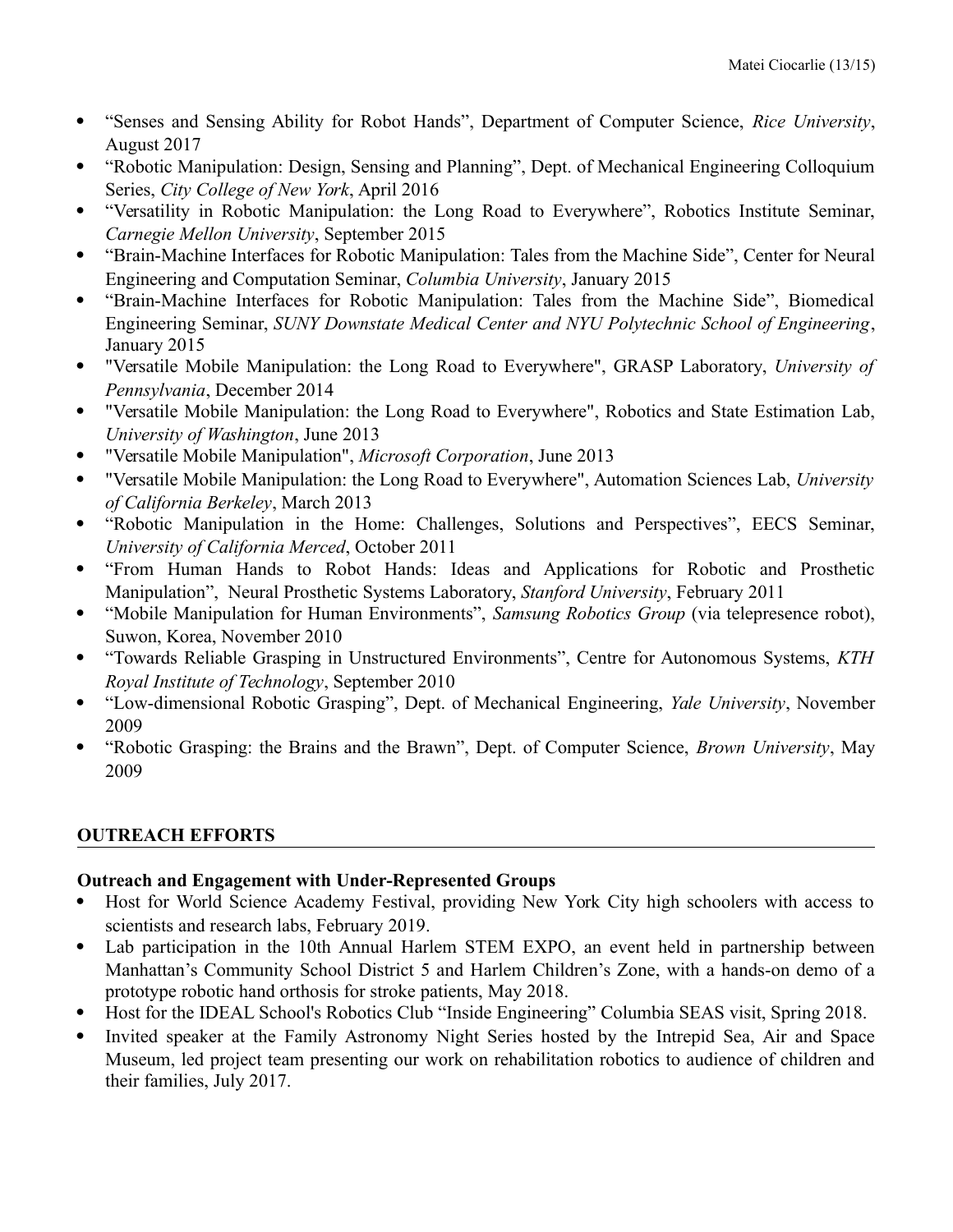- Host for the Columbia Inside Engineering program, hosting women high school students for hands-on demos of engineering projects, Spring 2017.
- Workshop host for the Engineering Exploration Experience program organized by the Columbia Society of Women Engineers, Spring 2017.
- Columbia University Young Scholars Program: host for high-achieving minority high school students, Summer 2016. Paper co-authored with student members submitted for peer review.

# **Media Highlights**

- "Humans beat robots, hands down", Knowable Magazine, August 2018
- "Robotic muscle and sensitive polymer fingers in Columbia University's robotics labs", Ars Technica, March 2018
- "Inside Columbia University's secretive robot labs", Business Insider, October 2017
- "Columbia Pioneers Launch Online Micromasters in Artificial Intelligence", Columbia Engineering Magazine, Spring 2017
- "How NASA's Astrobee Robot Is Bringing Useful Autonomy to the ISS", *IEEE Spectrum Robotics (online)*, February 2017
- "Columbia professors develop robotic glove to help stroke survivors recover", *Columbia Spectator*, February 2016
- "Is It Really A Robot?", *Forbes Magazine*, December 2012
- "Willow Garage scientists who make robots to help disabled people", *San Jose Mercury News*, November 2012
- "Robot developer attempts to speed up A.I. tech", *CBS This Morning*, November 2012
- "Willow Garage Introduces Velo 2G Adaptive Gripper", *IEEE Spectrum Robotics (online)*, October 2012
- "How You Could Help Your Future Robot Coworker", *MIT Technology Review (online)*, September 2012
- " 'Co-robots' Join Workforce" (cover story), *EETimes*, August 2012
- "New robots give disabled some freedom", *CBS Evening National News*, June 2012
- "America Revealed: Robots", *PBS Network*, May 2012
- "Prophets of Science Fiction: Isaac Asimov", *Science Channel*, March 2012
- "Innovation Nation: Artificial Intelligence", *SCN Network (Canada)*, June 2011
- "Robot Manipulation Challenge: Clean Up Dining Table, Load Dishwasher", *IEEE Spectrum Robotics (online)*, November 2009
- "Helping Robots Get a Grip", *MIT Technology Review (print)*, July 2009

# **RESEARCH FUNDING HISTORY**

- Amazon Research Award: "Sample-efficient Motor Learning for Tactile Grasping in Clutter". Role: Principal Investigator (sole PI). Award period: 9/2019 – 8/2020.
- Office of Naval Research: "Learning by Doing: Realized Low-level Manipulation Skills as the Foundation for High-level Human-robot Collaboration". Role: Principal Investigator (sole PI). Award period: 1/2019 – 12/2021.